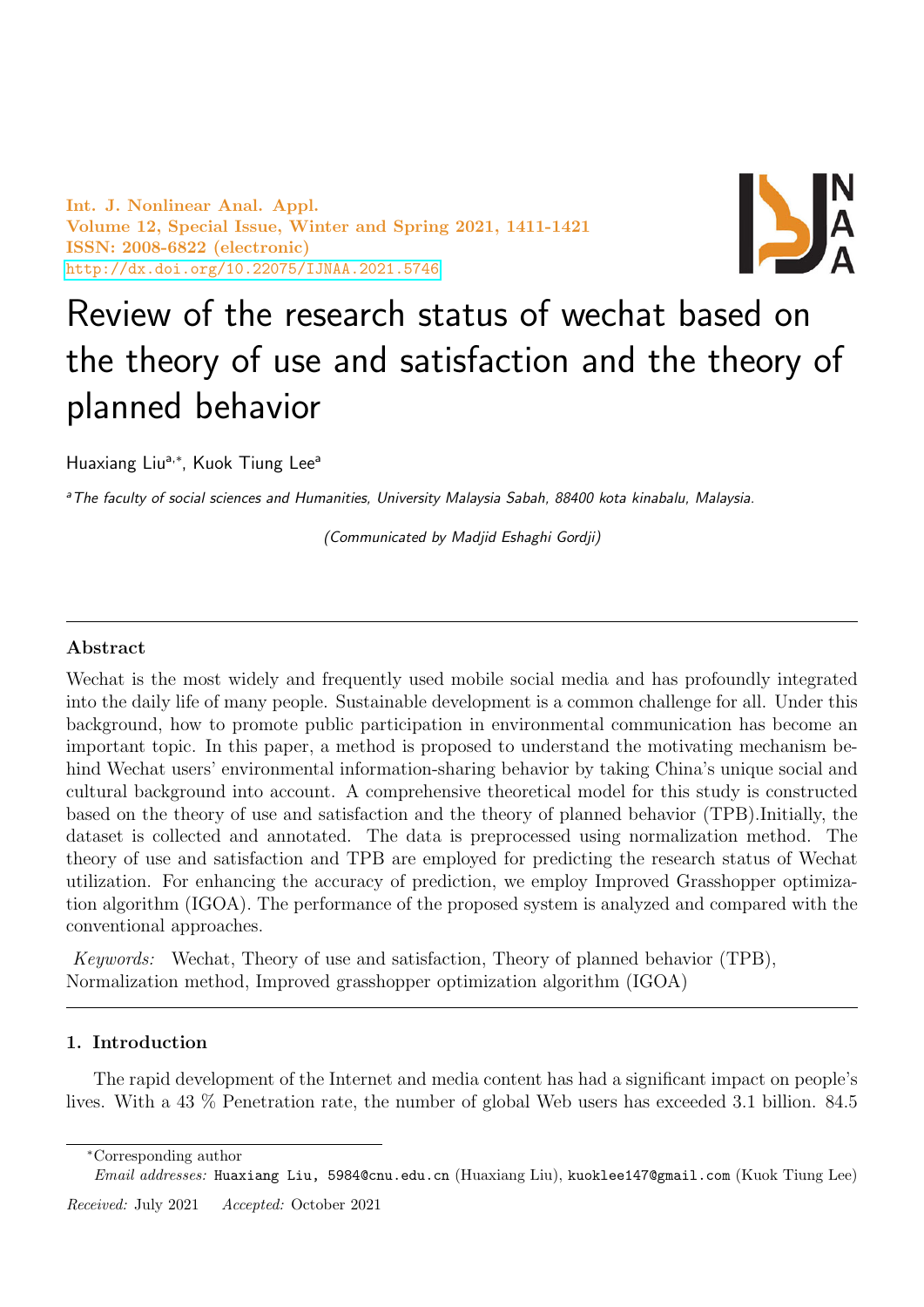percent of individuals in the United States have internet access, according to the Pew Research. In addition, in the U.s, 73 percent of internet adults use Facebook. According to 'The 36th Statistical Report on Internet Development in China,' the number of Chinese netizens reached 668 million in June 2015, mobile Internet users reached 594 million, and mobile Internet surfing accounted for 88.9% of all Internet browsing. WeChat, a free programme launched in 2011 by Tencent, Inc., has become China's most popular and extensively used social networking site, similar to Facebook.

WeChat offers a variety of services for everyday use, including as instant messaging, free phone calls, interest or private groups, browsing and posting for information sharing in real time, mobile payments, and mailing red envelops, among others. According to the most recent data from Tencent, Inc., the number of active monthly customers reached 700 million in March 2016, representing 200 countries and nearly 20 languages; 61 percent of WeChat users open the app more than 10 times per day, 36 percent open it more than 30 times per day, and 32 percent use it for more than 2 hours per day. Furthermore, 61.4 percent of users check moments every time they open WeChat, and 28% of users have more than 200 friends, which is more than double the figure from the previous year. In April 2016, users spent an average of 200 minutes per day on mobile Internet, with WeChat accounting for 35% of that time. Furthermore, 200 million users connected their WeChat accounts to payment cards, 70% of users spend more than 100 RMB (the Chinese currency) each month on the app, and 8 billion RMB was transferred through WeChat Red Envelopes during the 2016 Spring Festival.

WeChat is now more than simply a revolutionary mobile application that is installed on over 90% of smartphones and incorporated into most people's daily routines: it is an unavoidable tool that is changing users' everyday lives in a variety of ways. WeChat is leading a new age of mobile Internet communication as part of a new lifestyle. Most significantly, via the many functionalities of WeChat, a variety of health-related information was constantly produced and distributed among vast numbers of users, giving WeChat with great potential to influence the general public's health condition. According to reports, research into how social media affects people's health is expected to grow rapidly and is critical. Previous research has focused on the acquisition of health information through the Internet and new media, as well as the development of healthy living practises as a result. According to the 'Pew Internet and American Life Project,' 61 percent of adult internet users in the United States actively seek out health-related information. Furthermore, almost 60% of respondents said that Internet health information has influenced their health management approach. The majority of the information obtained through the Internet is related to health care, illness symptoms, and treatments. According to a cancer information survey conducted by the Institute of Public Opinion at Renmin University of China, 76.3 percent of computer-using respondents in Beijing and Hefei obtained health information via the Internet, while 68.8% of mobile terminalusing (e.g. smartphone and iPad) respondents obtained health information through the Internet. With a growing public awareness of health issues, new media's appeal as a source of health-related information has risen as well. Social media, which includes content provided by patients, allows us to get a better understanding of patient perspectives on health care.

Moreover, social media sites stress a more consumer experience by allowing for the exchange of health data, and a prior research found that using social media had a beneficial impact on health habits. Although the acquisition and use of health information through new media has been examined in other countries, there have been few studies in China. Moreover, professional organizations, institutions, and municipalities offer inadequate health information and services. WeChat, China's fastest-growing and most popular social media platform, plays a significant role in contemporary lives. It's unclear if or how this tendency will impact the general public's health. This was the first quantitative research to look at how the general public obtains health education, specifically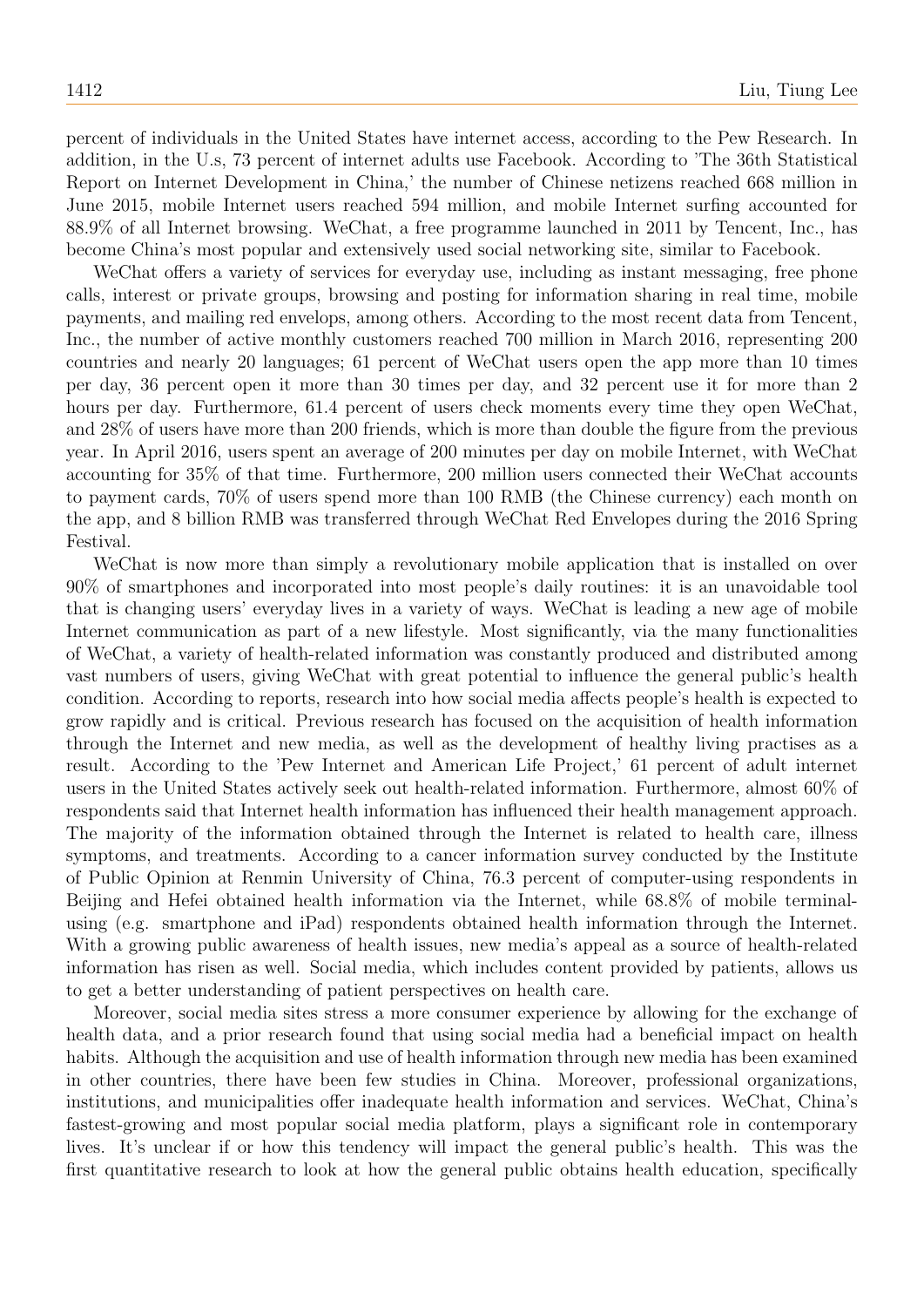the present availability, issues, and trends of health education through the social media platform WeChat. Further functionalities created as a result of our research may significantly improve the efficiency of health education and disseminate knowledge across the world.

# 2. Related work

The main contribution in this area is to investigate the causes of users' satisfaction with the official WeChat account. We created Structural Equation study [\[11\]](#page-10-0) for this aim, integrating System Quality theory, Theory of Planned Behavior, and Acceptance And Use of technology, and relying on a sample of 204 participants. Focused on self concept and the emotion motivational theories [\[2\]](#page-10-1), this research investigated the essential role of affective states and WeChat usage intensity in the connection between psychological demands fulfilment and excess WeChat use. This research develops a reading environment on a smart phone and uses the WeChat public platform to push reading materials to 60 English majors for three months in order to compare test results before and after the experiment to see whether it has an impact on developing English reading skills [\[10\]](#page-10-2). The impacts of educational WeChat public reports were investigated from five major elements of users' behaviour and learning process: recognising, following, reading, sharing, and learning/reflecting. Users' gratifications and characteristics of educational WeChat official accounts were recognised as two key elements in the impacts of educational WeChat official accounts [\[12\]](#page-10-3). This study examines the variables that influence users' reading pleasure of articles using the ELM theory. The findings indicate that the quantity of information in the title, the title's activeness, and the article's readability all have a beneficial impact on readers' reading pleasure. Users' happiness is negatively influenced by the quantity of information in an article [\[15\]](#page-10-4). The popularity of WeChat-based English learning apps is growing among Chinese English learners. However, we still haven't figured out how the apps operate in terms of affecting users' behaviour.

The current research performed a theoretical analysis within the frameworks of the technology adoption model and the theory of planned behaviour in order to explore this problem. The study results were then presented as a conceptual framework for analysing the behaviour of utilising WeChat-based Reading comprehension apps [\[1\]](#page-10-5). [\[14\]](#page-10-6) Using the expectation-confirmation method of data technologies (ECM-IS/IT), the current research seeks to investigate the impact of facilitating conditions, self-control, and levels of engagement in encouraging users to keep using WeChat. [\[7\]](#page-10-7) Throughout this paper, we use a distinctive actual information set from a WeChat-based work performance appraisal system developed and used by a moderate Chinese company to investigate the optimization of employees' work strategies, particularly extended work determination, with the goal of maximising total utility, which includes both work and nonwork utility services. [\[9\]](#page-10-8) In just this paper, an OTTCAP (OTT Services Capture and Analyze Platform) field test platform is developed for capturing and analysing QoS and QoE (Quality of Experience) variables of OTT services in live DC-HSPA+ networks, such as internet backbone Qos requirements, end variables, and OTA (over the air) log data. End-to-end latency behaviour of WeChat video conference services is compared and analysed with the help of OTTCAP in three different situations. [\[17\]](#page-10-9) Learning on the WeChat large forum is a kind of Internet Plus education. It is essential to investigate the personalised growth of department-level classroom administration, to refresh classroom administration ideas and methods, and to concentrate on the creation of a classroom management system based on public WeChat network. This research finds that the present WeChat system is utilised in the research of vocational schools' colleges, based on the WeChat system for studying learner autonomy of vocational schools' colleges, coupled with the data transmission survey.

[\[8\]](#page-10-10) In this article, we describe the basic technique for defining the characteristic of an emergency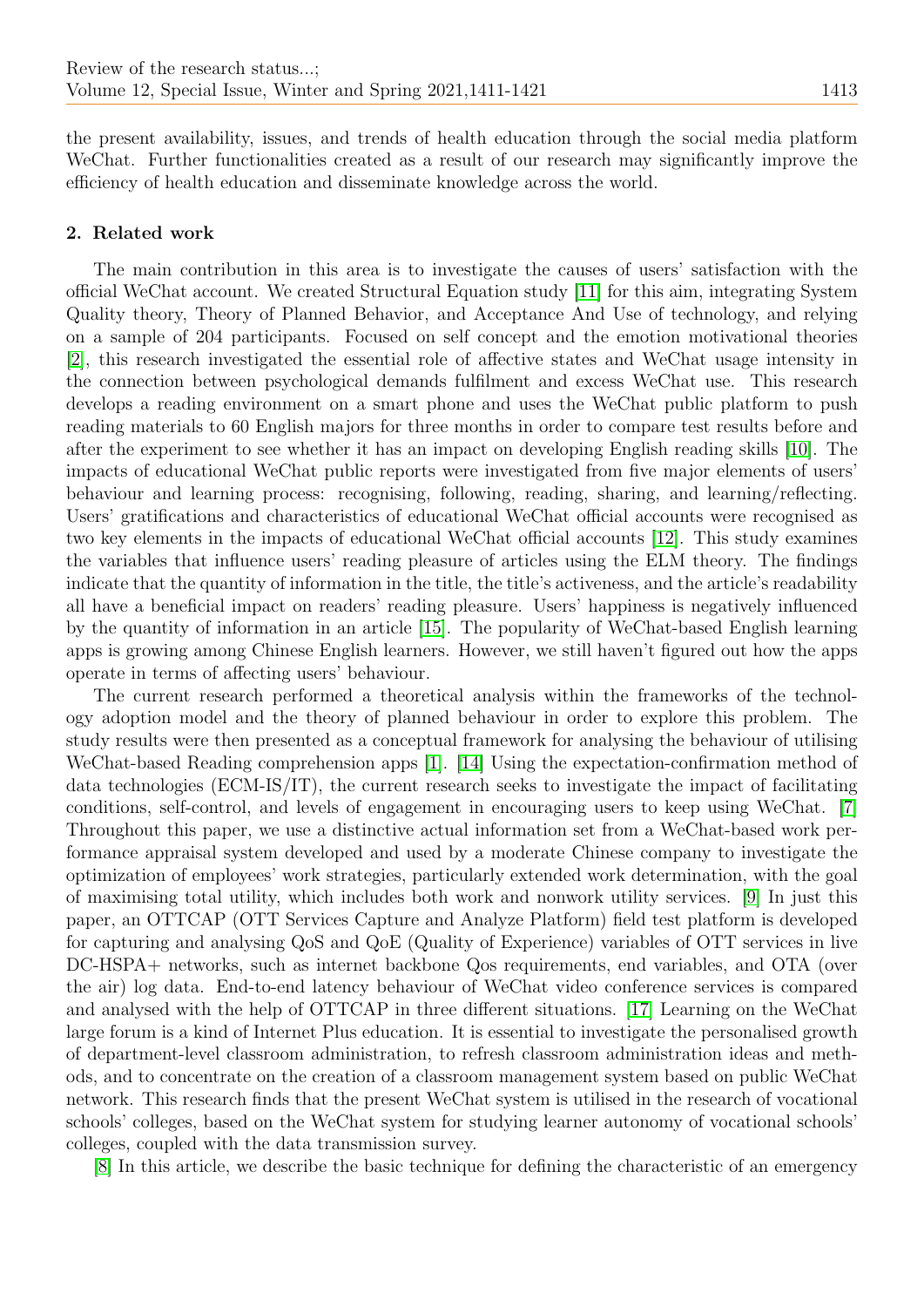WeChat platform, as well as the quality framework and emergency WeChat service assessment system, for a specific service quality gap issue. [\[4\]](#page-10-11) Adaptive Learning Techniques This paper proposes a data-driven integrative assessment methodology that utilises data to modify the strength of sample values and weak scales, using the Adaboost method in statistical learning. Three specific bad evaluation techniques were selected: data-driven Topsis, ensemble classification PCA, and confirmatory factor. [\[6\]](#page-10-12) To investigate WeChat users' health information sharing behaviour, this study offers a theoretical research model that combines social capital and user satisfaction with the idea of planned behaviour. Correlation analysis and structural equation modelling were conducted sequentially using data from an online poll of 616 WeChat users. WeChat users' health information sharing is influenced by both social capital and pleasure factors, according to the findings.

[\[13\]](#page-10-13) In this digital age, social media plays an important role in the dissemination of information. Information exchange has become one of the most important study areas in health communication, and health information sharing behaviour is an important component of it. [\[3\]](#page-10-14) This research creates a mobile digital mapping teaching system in order to investigate successful mobile learning paradigms. To examine fundamental learner characteristics, learning material, learning behaviour, and quality development, descriptive study is coupled with a questionnaire survey. [\[5\]](#page-10-15) This article makes three major advances to discovering mutual X in social networks with billions of members by presenting a high-performance and memory-efficient method. First, a decentralised method for determining mutual X; second, a based on inter optimal control strategy that includes pipelined workflow, NUMAaware post, and a SIMD-based Dual Sliding Glass set crossing method; and third, a semicircular computing and networking scheme to enhance internode achievement and prevent overload.

## 3. Proposed methodology

The proposed approach flow and schematic design illustrated in Figure 1 are described in depth in this section.

### A. Data collection

We gathered data from 537 users. Users must complete a self-assessment once the data has been gathered. Four algorithms are used in the trials, and the findings are compared to the selfassessments. Data is alternately utilized as a training dataset and a testing dataset.

### B. Data annotation

Annotation is the process that first aligns the data units on a result page into different groups in such a way that data in the same group have the same semantic. Then according to grouping, each group annotates it from different styles. After the successful grouping, labeling is done to give meaningful names to each group of the data units. Next is the annotation wrapper generation phase which is automatically constructed for the search sites, this process is done after the successful labeling of the data units. This can be used to annotate new result pages from the same web database. The procedures of data annotation are as follows:

- Alignment: The alignment process divides all of the data into categories, each of which correlates to a distinct idea.
- Annotation: During the annotation phase, many basic annotators were employed, each of which exploited a different kind of characteristic. Every annotator is used to label the data units and forecast a label for them inside the structured groupings.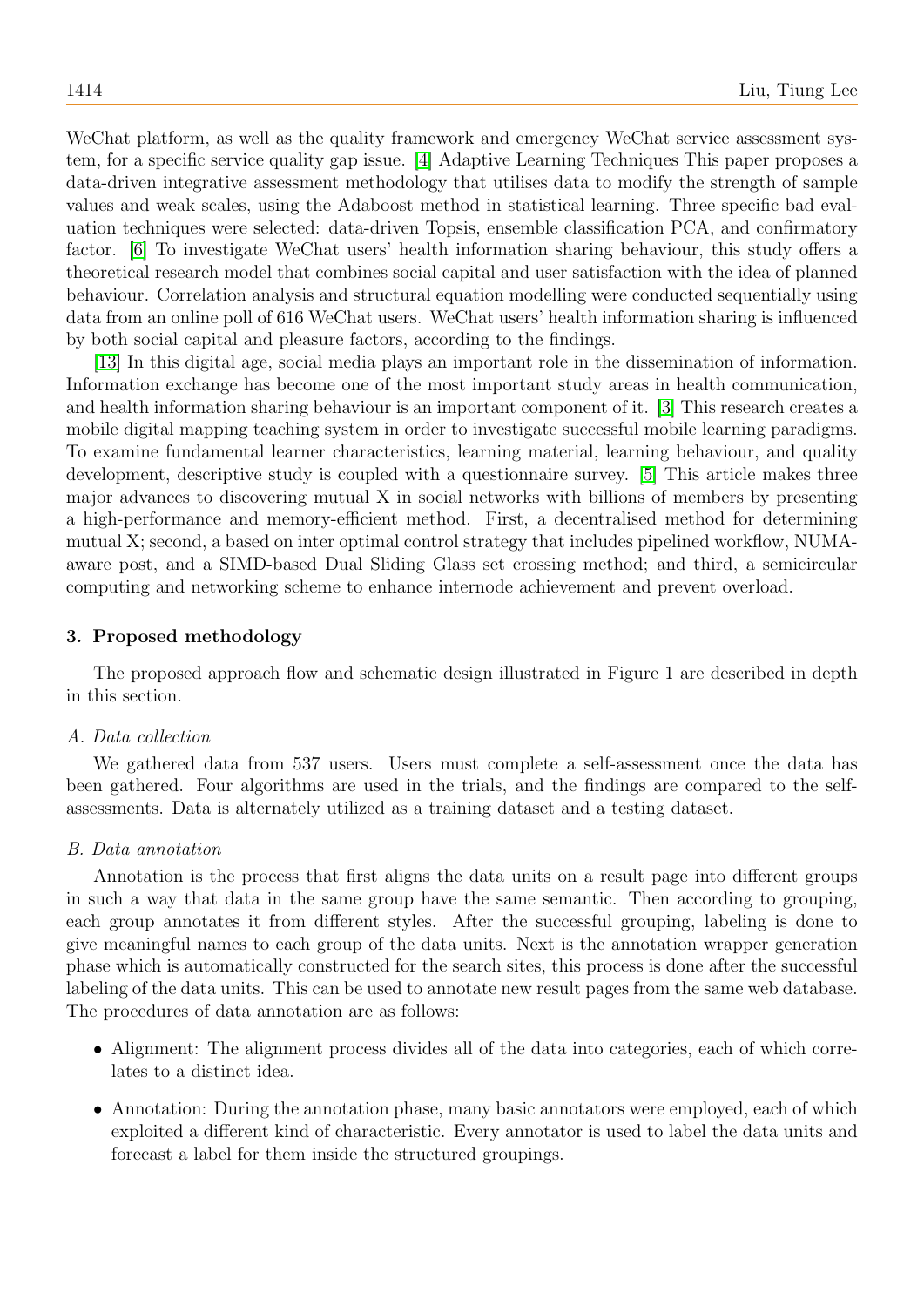• Annotation Wrapping creation: Annotation rules were made for each recognised object or idea during the annotation wrappers creation process. To annotate the data packets, a wrappers is utilised that retrieves data from the same online database each new queries, allowing annotation to be completed fast.



Figure 1: Schematic representation of proposed flow framework

## C. Pre-processing using normalization

The process of data processing necessitates the normalising of observed values on a separate balance to a conceptually similar scale, which is typically done before averaging. To get values linked to a distinct variable, some forms of normalisation need a rescaling procedure.

$$
\hat{\partial}_k^2 = \frac{1}{i - j - 1} \sum_{n=1}^i \bar{\epsilon}_n^2
$$
 (1)

Here j denotes parameter,  $\partial$  denotes SD (Standard deviation)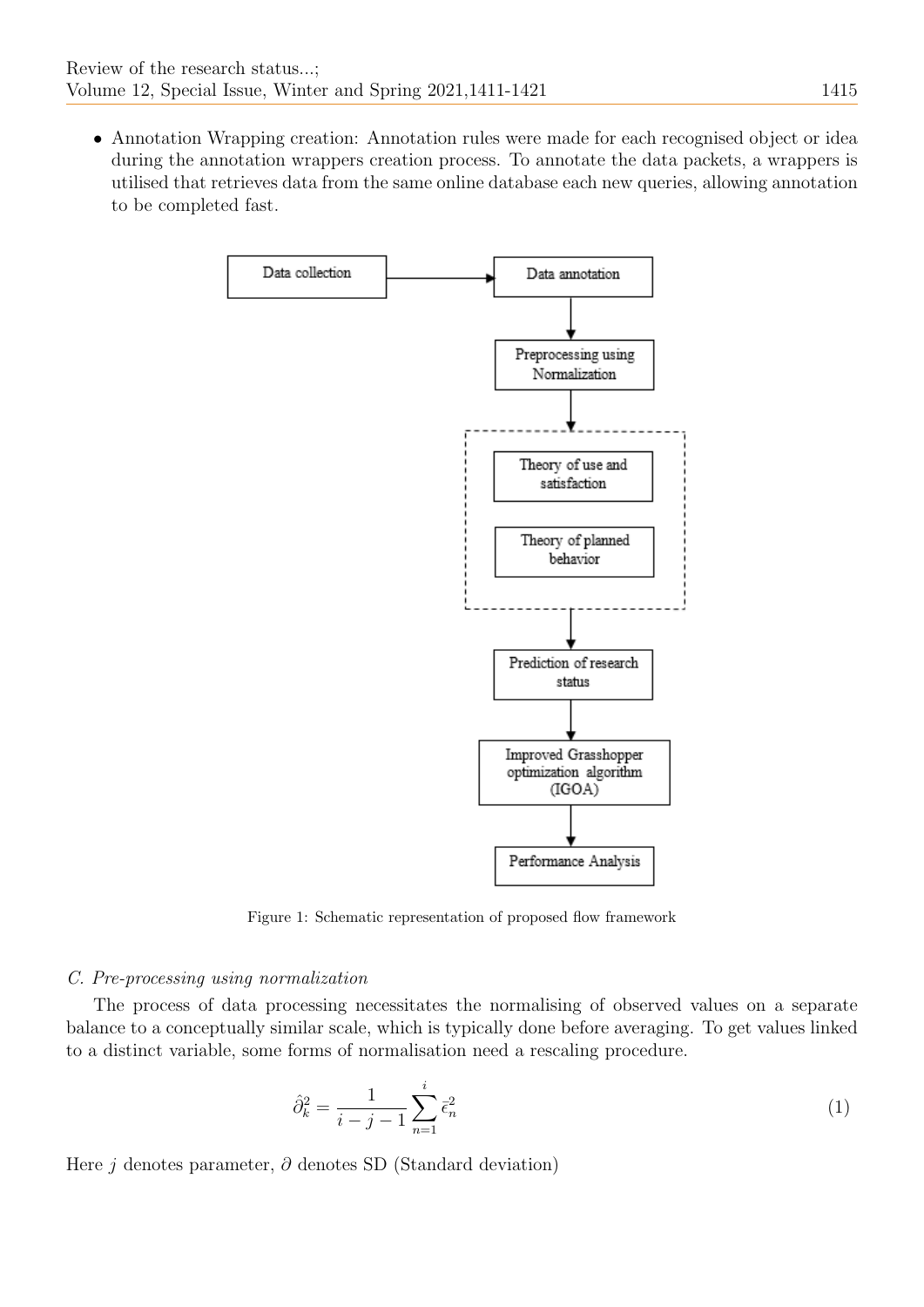After then, the mistakes must no longer be dependent on one another. It is written as follows:

$$
RV_i \sim \sqrt{0} \frac{s}{\sqrt{s^2 + o - 1}}
$$
\n<sup>(2)</sup>

Here  $RV<sub>i</sub>$  denotes random variable.

The standard deviation must then be applied to the movement of the variable.

$$
Sm = \frac{\beta^{sm}}{o^{sm}}\tag{3}
$$

Here Sm denoted moment scale.

$$
\beta^{sm} = T(Z - \beta)^{\wedge} Sm \tag{4}
$$

Z represent random variable

T represent intended value

$$
o^{sm} = \sqrt{(T(Z - \beta)^{\wedge} Sm)^{\wedge}2} \tag{5}
$$

The mean is used to normalise the distribution of the variable, especially for the normal ordered distribution.

$$
Coe_{\nu} = \frac{t}{\overline{Sm}}\tag{6}
$$

Here  $Coe<sub>\nu</sub>$  coefficient of the variance.

Then, using the function scaling method, any values between 0 and 1 may be entered. Depending on the application, this technique is known as standardization.

$$
Z' = \frac{(Z - Z_{min})}{(Z_{max} - Z_{min})}
$$
\n<sup>(7)</sup>

#### D. Theory of use and satisfaction

Some media scholars argued in the 1970s that audience usage of media is also a mode of consuming. Cardozo stated that if a client is satisfied, they are more likely to buy from you again. User motives, happiness, and attitude following usage may all influence the assessment of user satisfaction on social networking sites. Among the customer satisfaction assessment methods for conventional industries, ACSI, the most comprehensive model that has shown to be the most successful in satisfying the customers inside a single nation, has been used in a wide range of industries and sectors.

## E. Theory of planned behavior

The theory of reasoned action (TRA), which aims to explain practically any human behaviour and has been proven to be successful in predicting and explaining human behaviour in a range of circumstances, supports TPB. According to TRA, a person's actual behaviour when doing a specific activity is impacted from his or her behavioral intention, which is influenced by the enabling circumstances and attitude toward the action. According to the descriptions, theory of planned behaviour is a measure of a person's willingness to try new things when participating in specified tasks. Based on TRA's work, it is proposed that TPB be used to eliminate the limitations of the original model when working with behaviour over which people have partial volitional control. TPB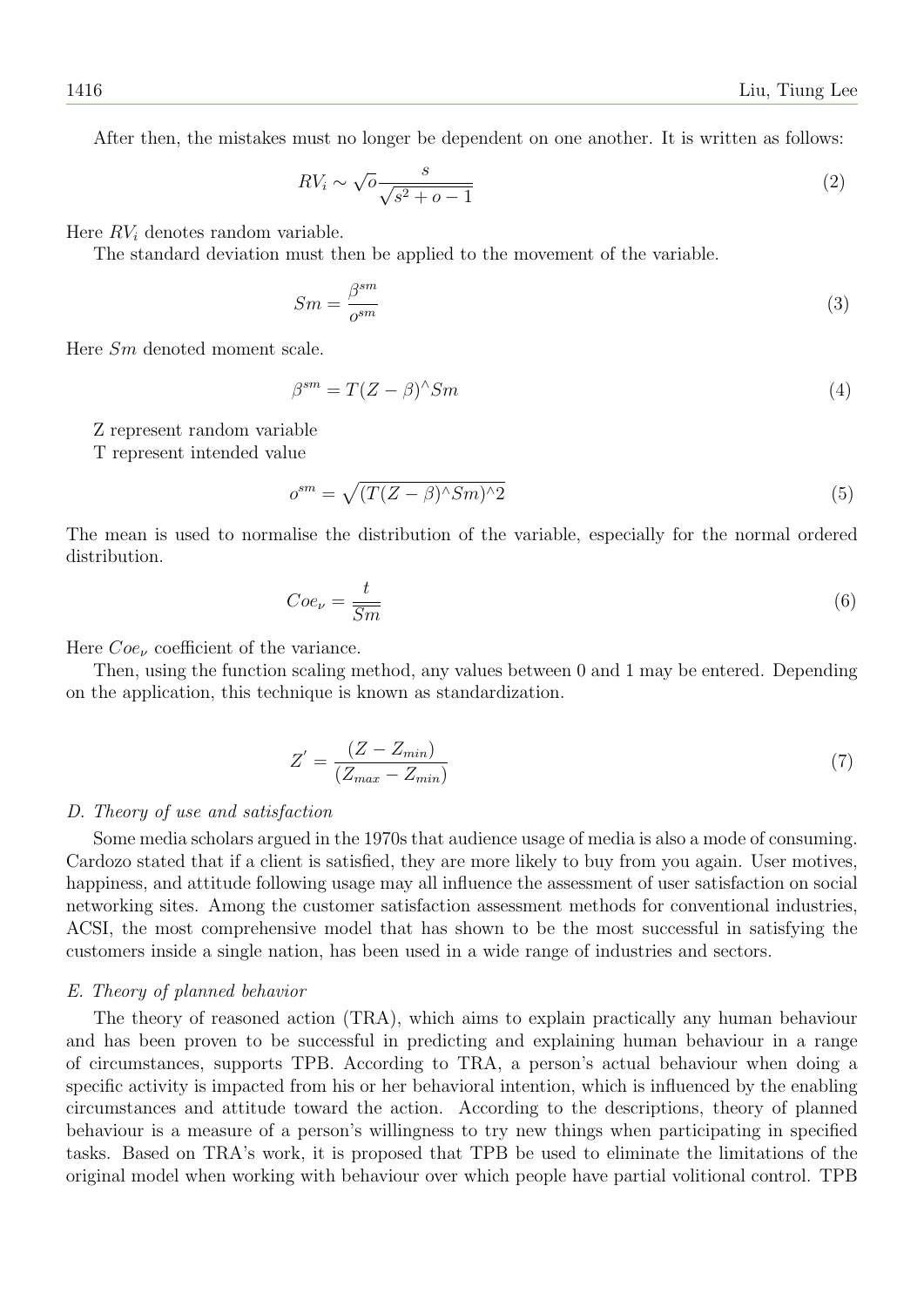varies with TRA in that it incorporates perceived behavioral management, that has the potential to directly affect performance expectancy. The level of a people's positive or negative assessment or appraisal of the conduct in issue is referred to as AT- Attitude. An average life model may be used to create a positive or negative attitude that is directly proportional to the intensity of behavioral beliefs about probable outcomes calculated as,

$$
AT = PrAiBeDei \tag{8}
$$

Where,

AT denoted as Attitude

AiBe denoted as Attitudinal Belief

Dei denoted as Desirability of the outcome

"Perceptions of social pressure to do or not execute the action" is referred to as a behavioral intention. In other terms, attitude is linked to normative views about what other people should anticipate.

$$
MN = nq - - - - - - \tag{9}
$$

n denotes normative belief.

q denotes Motivation.

Though attitude may be divided into normative and informational effects, most TPB implementations consider just the normative influence to be personal factor. This restriction may explain why the variables of perceived norm and behavioral intention have such a weak connection. Furthermore, in a required use environment, behavioral intention would favorably impact the subjective norm, while in voluntary usage situations, the effect was negligible. People's perceptions of ease or difficulty in executing the action of interest are referred to as perceived behavioral control. It's connected to ideas about the presence of control factors that may help or hurt the behavior's performance. Although subjective norm may be divided into informational and normative effects, most TPB applications regard just the normative influence to be subjective norm. This restriction may explain why the perceived norm and behavioral intention have such a little connection. Furthermore, in a required use context, behavioral intention has a positive impact on the subjective norm, while in voluntary usage settings, the effect is negligible. People's perceptions of ease or difficulty executing the action of interest are referred to as perceived behavioral control. It's linked to thoughts regarding the existence of control variables that may help or hinder the behavior's success. As a result, given a combination of opportunities and resources, there is an underlying feeling of behavioral control, which is generated when control beliefs (CB) are weighed against the perceived strength was observed factor.

## F. Improved Grasshopper optimization algorithm

The grasshopper optimization method mimics the natural swarm behaviour of grasshoppers. Related to PSO swarm methods, each grasshopper represents a potential solution that is created at random at startup, and the best grasshopper is chosen as the leader based on evaluation functions. Other grasshoppers will flock to it because of the presence of the lead. All of the grasshoppers eventually migrate to the leader grasshopper.

 $Z_j$  represent position of jth grasshopper in number of space dimension. The improved Grasshopper optimized Algorithm mathematical expression is given in equation (10).

$$
Z_j = N_j + M_j + B_j \tag{10}
$$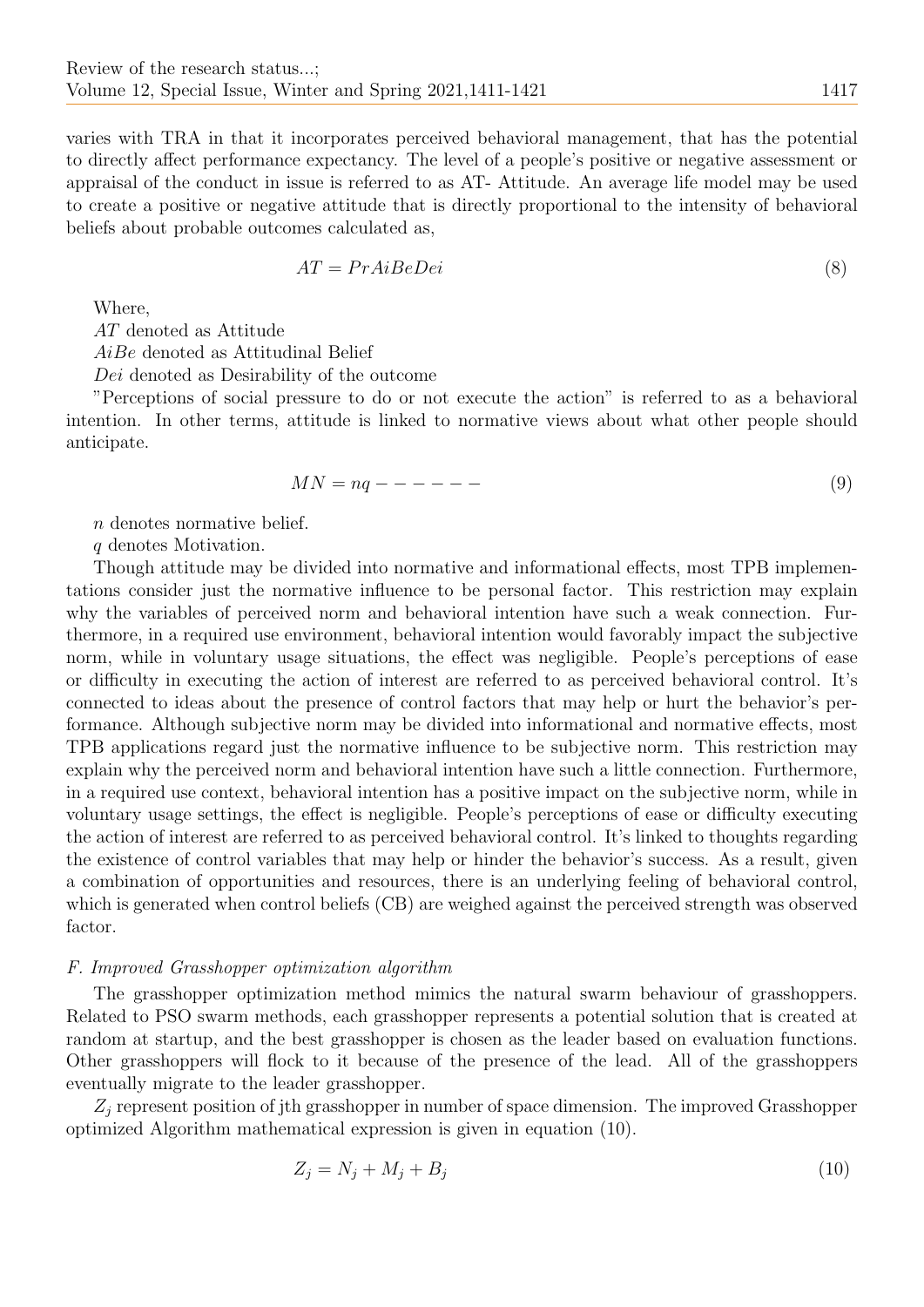Here  $N_i$ - Social interaction

$$
Z_j = \sum_{i=1, i \neq 1}^{N} z(e_{ji}) \widehat{e_{Jl}}
$$
\n(11)

Here,  $e_{ii}$  denotes Euclidean distance among 2 grasshoppers.

z denotes The intensity of social contact may be estimated using the following function.

$$
Z_f = rs \frac{f}{l} - s^{-f} \tag{12}
$$

Here,

r- intensity attraction

l- the length scale attractive

The gravity factor is calculated using the equation 13

$$
Gr_j = grs_{gr}^{\wedge} \tag{13}
$$

Here gr denotes Gravitational Constant.  $s_{gr}^{\wedge}$  denotes vector that pointed to earth center.

$$
B_j = -cs_{wt}^{\wedge} \tag{14}
$$

Here c denotes Drift Constant  $s_{wt}^{\wedge}$  vector unit.

$$
Z_i = \sum_{i=1, i \neq j}^{N} z(|Z_i - Z_j|) \frac{Z_i - Z_j}{d_{ij}} - gr s^{\wedge}_{gr} + cs^{\wedge}_{wt} \tag{15}
$$

Here  $Z_i, Z_j$  denoted jth and ith improved grasshopper correspondingly.....

Where  $X_i, X_j$  represents *i*th jth Grasshopper respectively and  $X_i$  is the next position of grasshopper  $X_i$ 

$$
X_i^d = c_1 \left( \sum_{j=1, j \neq i}^N c_2 \frac{ub_d - lb_d}{2} s(|X_j^d - X_i^d|) \frac{X_j - X_i}{d_{ij}} \right) + T_d^{\wedge} \tag{16}
$$

Where  $ub_d$  and  $lb_d$  represents the upper and lower bound in dth dimension respectively.

$$
c_i = cMax - l\frac{cMax - cMin}{L} \tag{17}
$$

Where  $cMax$ ,  $cMin$  are the maximal value and minimum value of  $c_1$ ,  $c_2$  respectively.

### 4. Performance analysis

The outcomes of the suggested method for data annotation and optimization in the Wechat databases are shown in this section.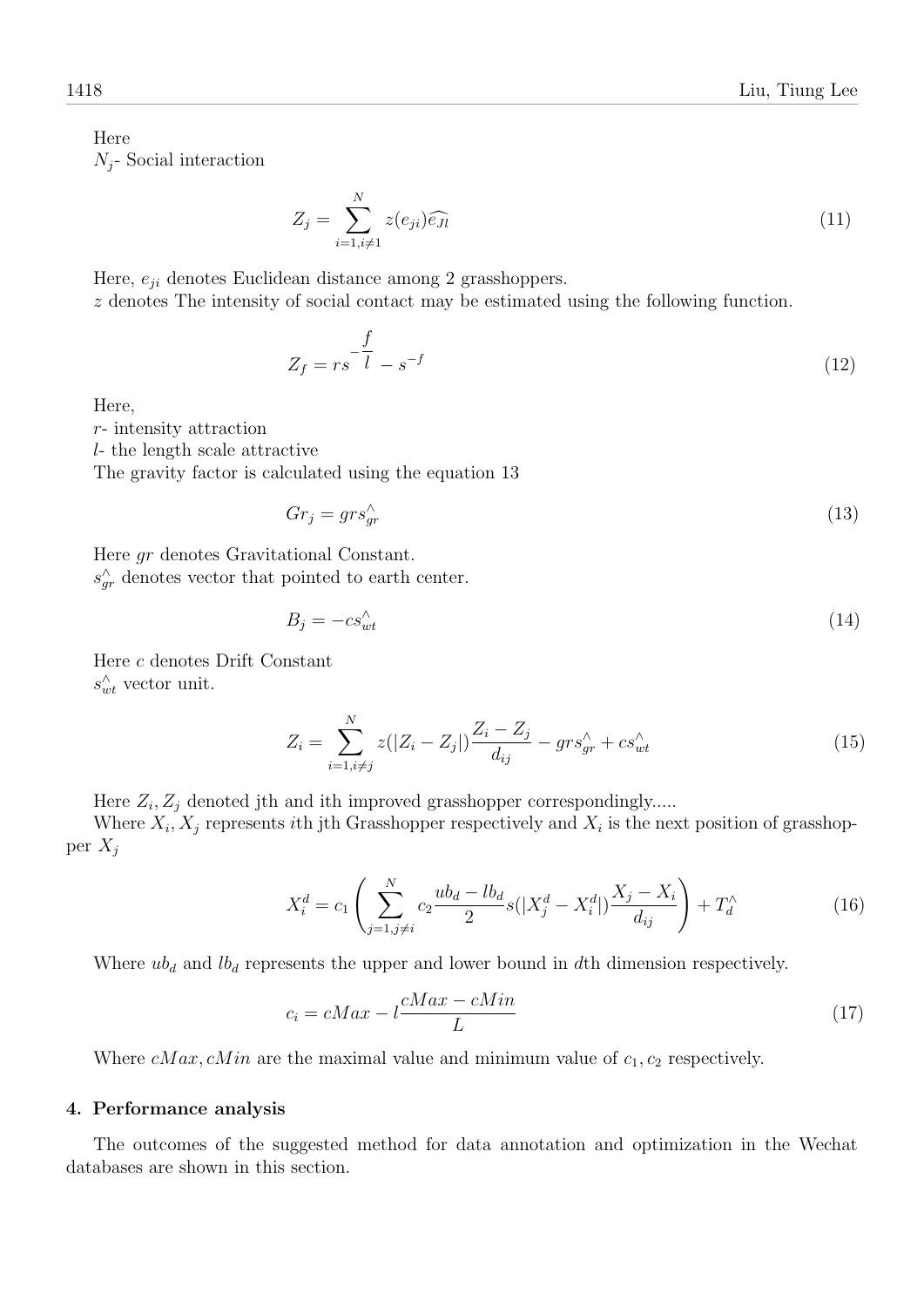

<span id="page-8-0"></span>Figure 2: Comparison of Accuracy

# i) Accuracy

The simplest obvious performance metric is accuracy, which is just the ratio of properly outcome expectations to all observations. Equation (18) calculates the accuracy value for wechat data mining.

$$
AUC_{wc} = \frac{tp_{wc} + tn_{wc}}{tp_{wc} + fp_{wc} + fn_{wc} + tn_{wc}}
$$
\n
$$
(18)
$$

The Accuracy of optimized and suggested method approach is compared with various algorithm. The chart clearly demonstrates that the suggested results are more accurate than the existing methods shown in figure [2.](#page-8-0)

## ii) Precision

The ratio of properly predicted positive data to total anticipated positive observations is known as precision. Equation (19) calculates the precision value for wechat data mining.

$$
Pre_{wc} = \frac{tp_{wc}}{tp_{wc} + fp_{wc}} \tag{19}
$$



<span id="page-8-1"></span>Figure 3: Comparison of precision

The comparison of precision for optimized and suggested method are shown in figure [3.](#page-8-1) The chart clearly demonstrates that the suggested results are more accurate than the existing methods.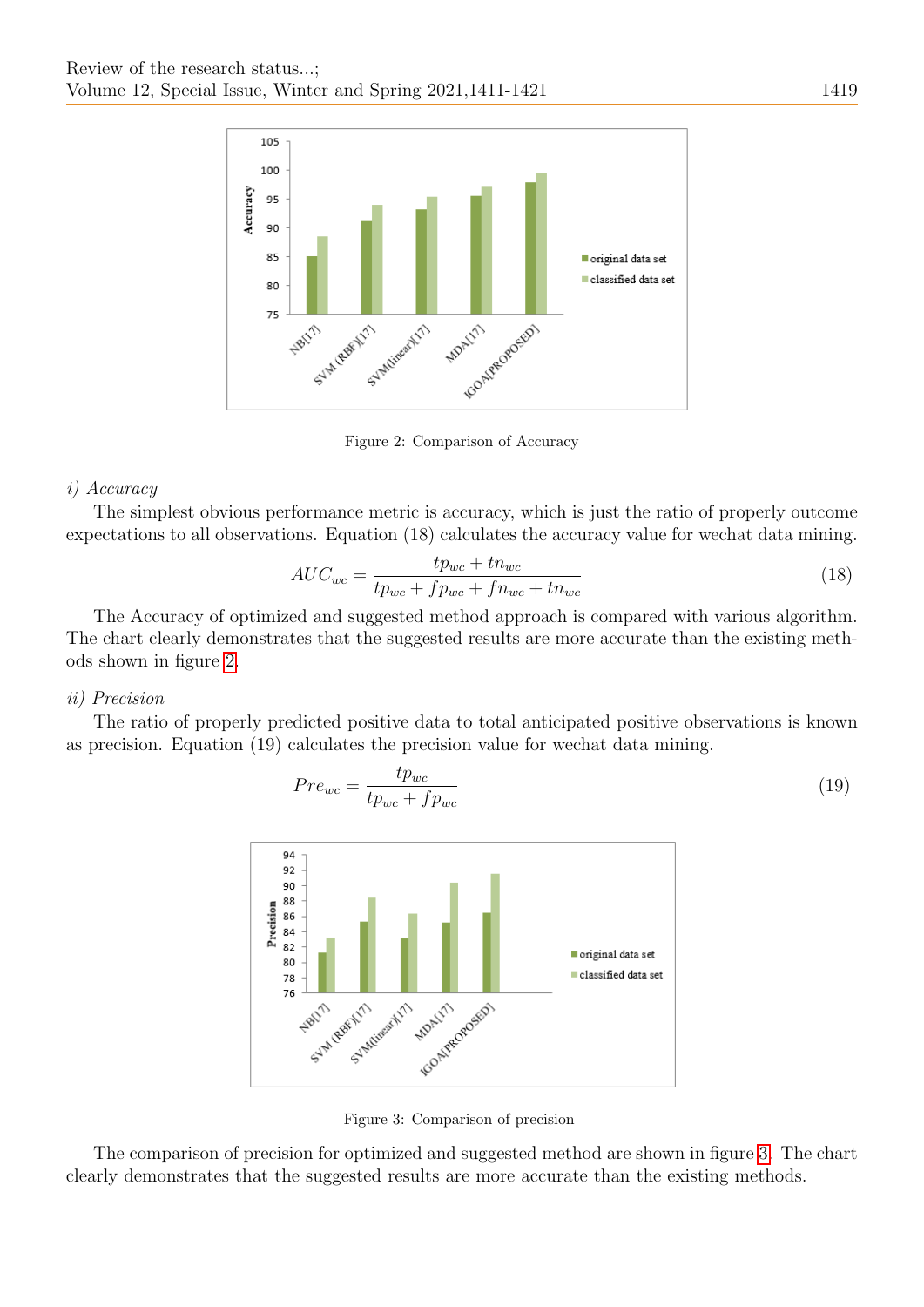<span id="page-9-0"></span>(20)

## iii) Recall

The ratio of properly predicted positive data to all observations in the actual data is known as recall. Equation (20) calculates the recall value for wechat data mining.

Recallwc = tpwc tpwc + fnwc

Figure 4: Comparison of recall

The Recall of optimized and suggested method approach is compared with various algorithm. The chart clearly demonstrates that the suggested results are more accurate than the existing methods shown in figure [4.](#page-9-0)

# iv) F1-Score

The weighted mean of Recall and Precision is the F1 Rating. As a result, this score considers both fp and fn. Equation (21) calculates the F1-Score value for wechat data mining.

$$
F1\ Score_{wc} = 2 \times \frac{(Recall_{wc} \times Pre_{wc})}{(Recall_{wc} + Pre_{wc})}
$$
\n
$$
(21)
$$



<span id="page-9-1"></span>Figure 5: Comparison of F1-Score

The F1-Score of optimized and suggested method approach is compared with various algorithm. The chart clearly demonstrates that the suggested results are more accurate than the existing methods shown in figure [5.](#page-9-1)